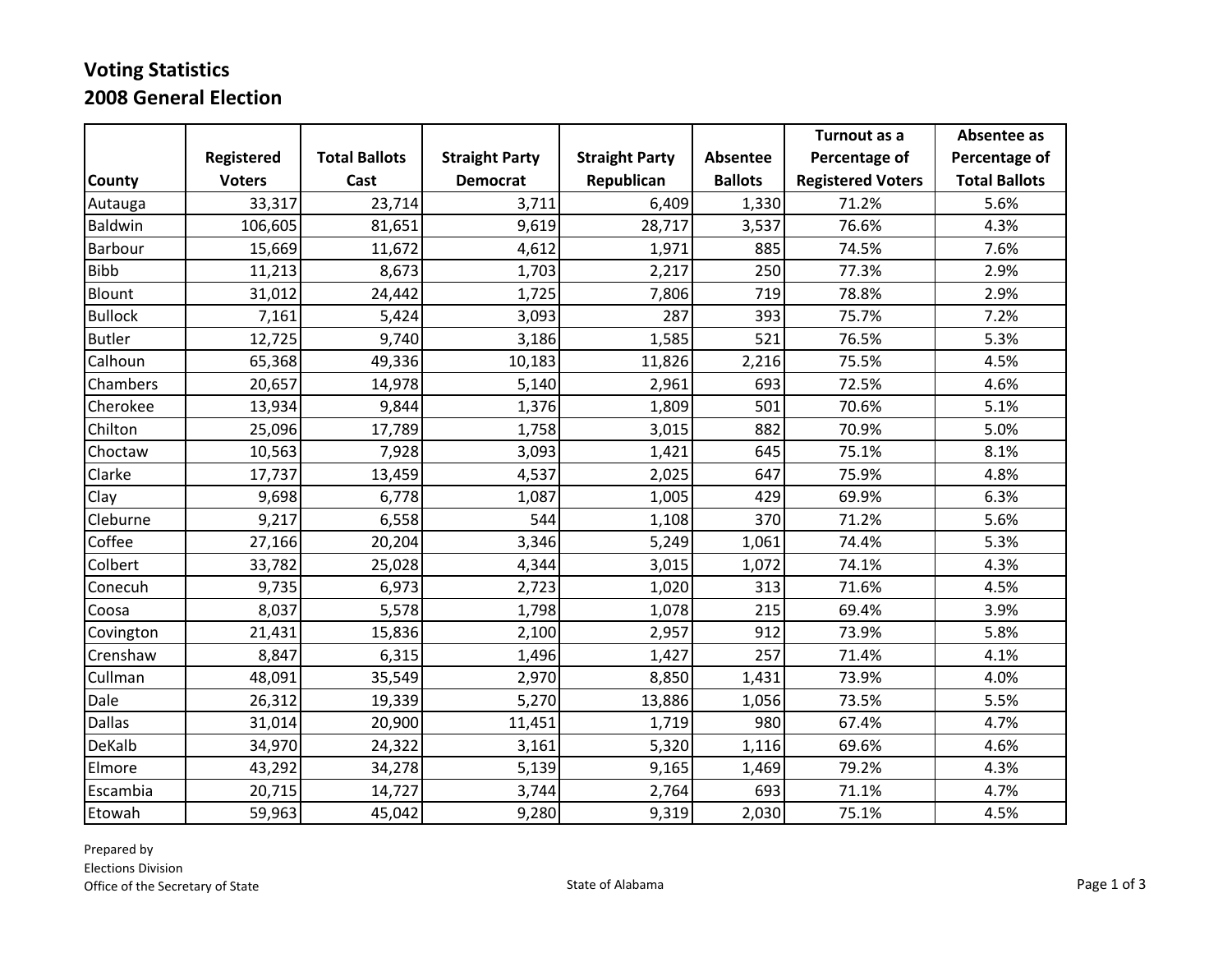## **Voting Statistics 2008 General Election**

| Fayette    | 10,293  | 8,012   | 1,431   | 1,730  | 314   | 77.8% | 3.9% |
|------------|---------|---------|---------|--------|-------|-------|------|
| Franklin   | 18,426  | 11,872  | 2,121   | 2,061  | 399   | 64.4% | 3.4% |
| Geneva     | 14,891  | 11,584  | 1,300   | 2,937  | 310   | 77.8% | 2.7% |
| Greene     | 7,569   | 5,334   | 3,776   | 336    | 439   | 70.5% | 8.2% |
| Hale       | 11,756  | 8,236   | 4,134   | 1,063  | 264   | 70.1% | 3.2% |
| Henry      | 11,258  | 8,685   | 2,281   | 1,717  | 510   | 77.1% | 5.9% |
| Houston    | 58,213  | 41,849  | 8,250   | 10,673 | 2,320 | 71.9% | 5.5% |
| Jackson    | 33,069  | 21,109  | 3,709   | 3,108  | 583   | 63.8% | 2.8% |
| Jefferson  | 413,994 | 318,968 | 116,552 | 66,848 | 8,022 | 77.0% | 2.5% |
| Lamar      | 10,449  | 7,143   | 1,180   | 1,444  | 266   | 68.4% | 3.7% |
| Lauderdale | 51,299  | 38,507  | 6,793   | 5,180  | 2,261 | 75.1% | 5.9% |
| Lawrence   | 21,699  | 14,813  | 3,583   | 2,548  | 382   | 68.3% | 2.6% |
| Lee        | 78,974  | 54,599  | 13,388  | 14,845 | 2,676 | 69.1% | 4.9% |
| Limestone  | 43,735  | 33,731  | 5,458   | 7,928  | 1,749 | 77.1% | 5.2% |
| Lowndes    | 9,461   | 7,302   | 4,268   | 623    | 382   | 77.2% | 5.2% |
| Macon      | 17,652  | 10,920  | 6,523   | 510    | 500   | 61.9% | 4.6% |
| Madison    | 193,545 | 153,274 | 34,118  | 26,040 | 2,365 | 79.2% | 1.5% |
| Marengo    | 15,298  | 11,502  | 4,927   | 2,025  | 647   | 75.2% | 5.6% |
| Marion     | 18,480  | 12,444  | 1,580   | 3,233  | 530   | 67.3% | 4.3% |
| Marshall   | 46,601  | 33,456  | 3,219   | 7,262  | 1,226 | 71.8% | 3.7% |
| Mobile     | 256,121 | 180,845 | 55,875  | 46,892 | 9,019 | 70.6% | 5.0% |
| Monroe     | 15,999  | 11,301  | 3,980   | 2,014  | 604   | 70.6% | 5.3% |
| Montgomery | 143,901 | 104,599 | 42,989  | 15,315 | 6,118 | 72.7% | 5.8% |
| Morgan     | 64,297  | 50,814  | 7,555   | 9,637  | 2,215 | 79.0% | 4.4% |
| Perry      | 8,490   | 6,181   | 3,945   | 595    | 563   | 72.8% | 9.1% |
| Pickens    | 13,372  | 10,080  | 3,829   | 1,934  | 346   | 75.4% | 3.4% |
| Pike       | 19,225  | 13,985  | 3,919   | 2,155  | 1,036 | 72.7% | 7.4% |
| Randolph   | 14,565  | 10,477  | 1,994   | 1,693  | 869   | 71.9% | 8.3% |
| Russell    | 28,659  | 18,939  | 7,757   | 3,507  | 1,199 | 66.1% | 6.3% |
| Shelby     | 111,050 | 90,794  | 9,533   | 32,677 | 3,845 | 81.8% | 4.2% |
| St. Clair  | 49,884  | 34,175  | 3,647   | 12,276 | 1,317 | 68.5% | 3.9% |

Prepared by Elections Division Office of the Secretary of State State State State State of Alabama Page 2 of 3